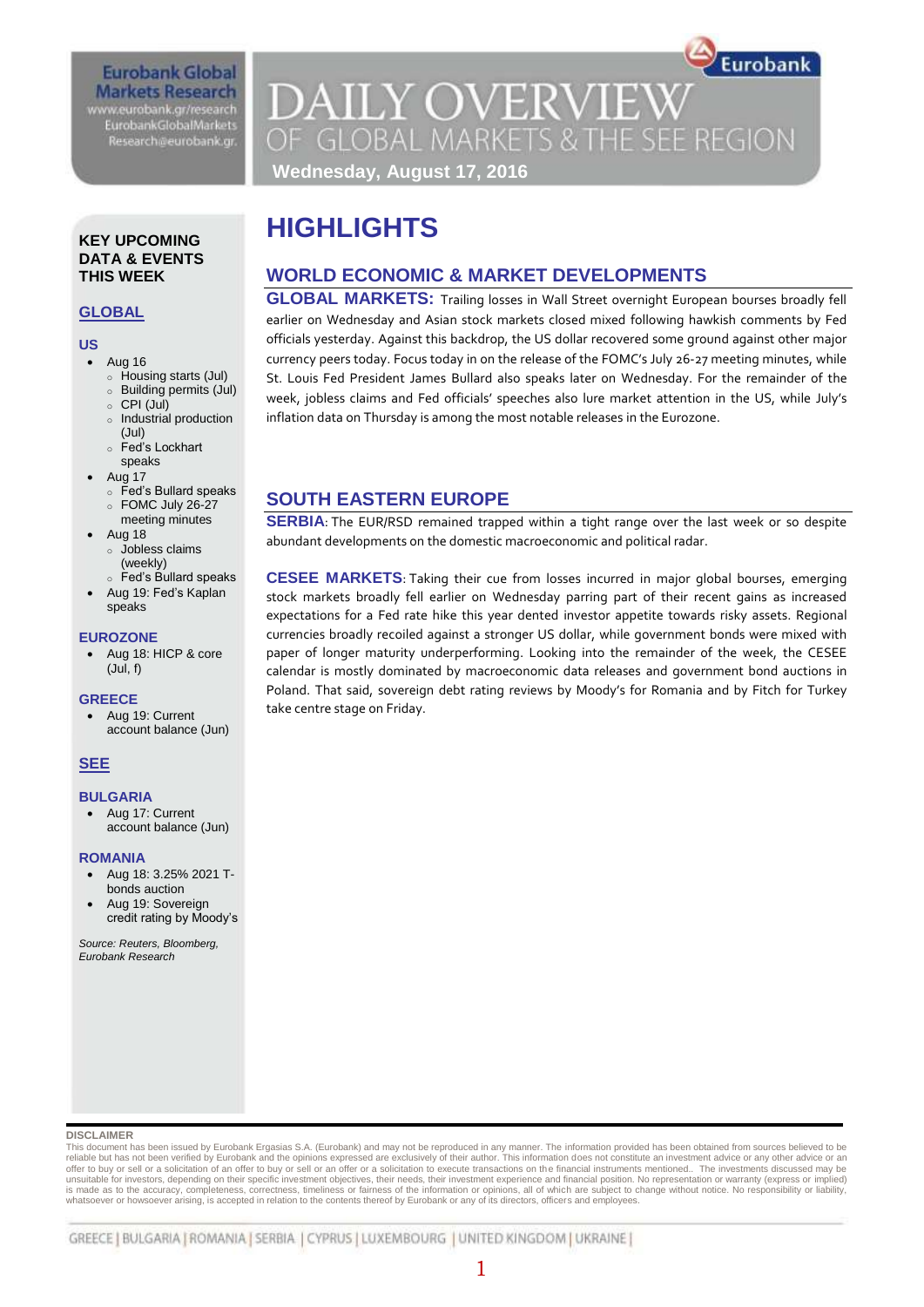August 17, 2016

November 14, 2013

**AILY OVERVIEW** OF GLOBAL MARKETS & THE SEE REGION









## **Latest world economic & market developments**

#### **GLOBAL MARKETS**

Trailing losses in Wall Street overnight European bourses broadly fell earlier on Wednesday and Asian stock markets closed mixed following hawkish comments by Fed officials yesterday. New York Fed President William Dudley noted on Tuesday that the US Central Bank is getting closer to hike rates with such a move "possible" as soon as September, as the US labor market improves and evidence is building over rising wages. Echoing these comments, Atlanta Fed President Dennis Lockhart (currently non-voter) noted that he would not rule out at least one rate increase this year, with September in play for such action and two increases in 2016 being "conceivable", as economic fundamentals remain strong and the Fed appears on track to reach inflation and employment objectives within 18 months. Their comments come a few days ahead of the high-profile annual meeting of top Central Bankers in Jackson Hole, Wyoming, next week (August 25-26), an event where Fed Chair Janet Yellen is expected to give a speech and which is expected to be closely scrutinized by market participants for any hints on the Fed's future monetary deliberations.

In FX markets, the US dollar recovered some ground against other major currency peers earlier on Wednesday, following hawkish comments by Federal Reserve officials yesterday. As of yesterday, futures contracts showed a 51.0% probability for a Fed rate hike by December, the highest in more than two months, vs. 44.8% on Monday and 35.7% at the end of July. Along these lines, the DXY dollar index, a measure of the greenback's performance against a basket of six foreign currencies, rose as far as levels just above 95 in Asian trade today, having pulled back from a near 2-month trough of 94.426 hit in the prior session. Similarly, the EUR/USD hovered around levels of 1.1265/69 at the time of writing having eased from yesterday's 7- ½ week peak of 1.1322 and the USD/JPY traded near 100.77/80 in European trade from a near 2-month low of 99.53 in the prior session which marked the second drop below 100 since 2013.

Focus today in on the release of the FOMC's July 26-27 meeting minutes, while St. Louis Fed President James Bullard also speaks later on Wednesday. For the remainder of the week, jobless claims and Fed officials' speeches also lure market attention in the US, while July's inflation data on Thursday is among the most notable releases in the Eurozone.

[gphoka@eurobank.gr](mailto:gphoka@eurobank.gr)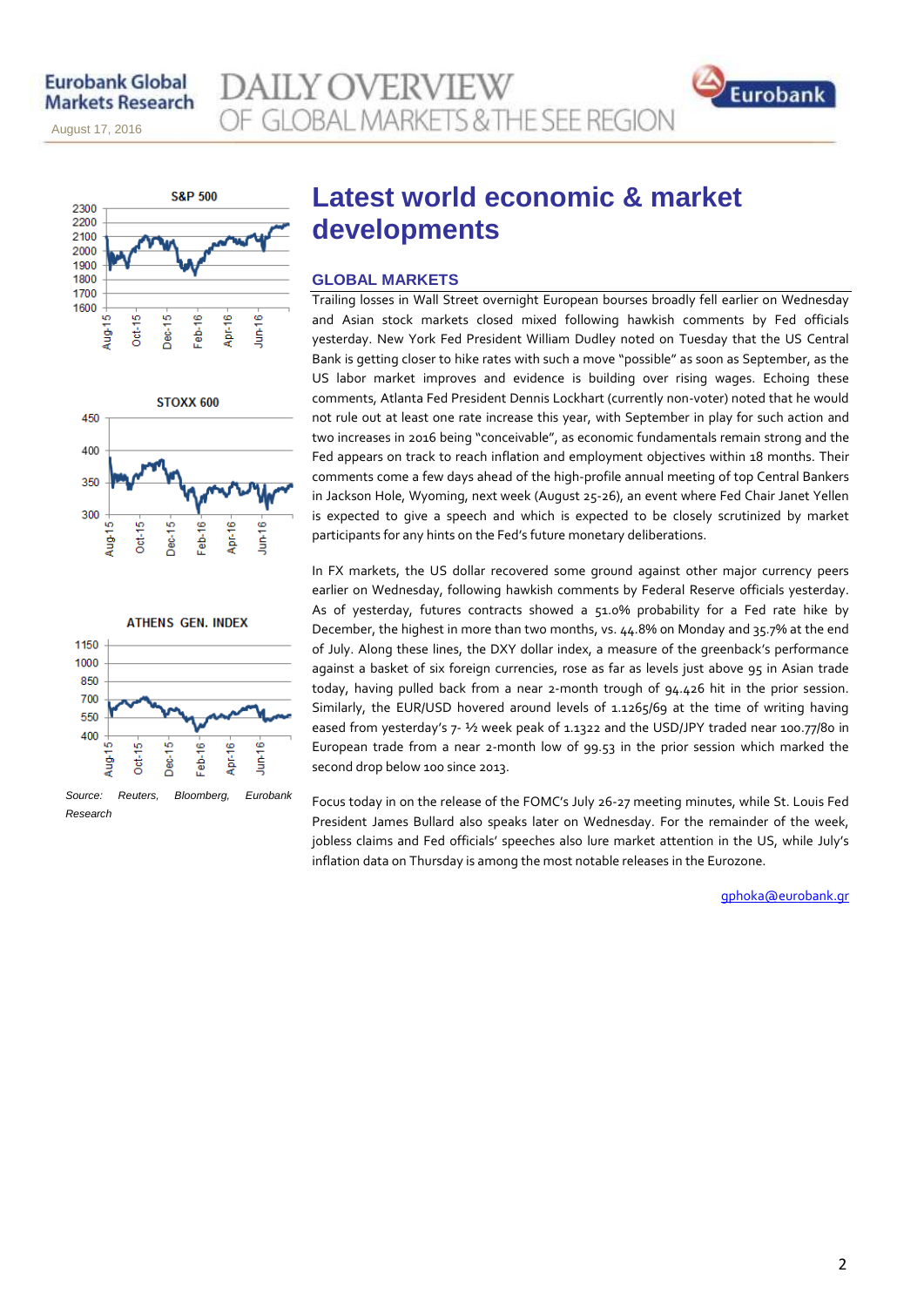### **Eurobank Global Markets Research**

November 14, 2013

August 17, 2016

**DAILY OVERVIEW** OF GLOBAL MARKETS & THE SEE REGION



| <b>BULGARIA: Indicators</b> | 2014   | 2015               | 2016f  |  |  |  |
|-----------------------------|--------|--------------------|--------|--|--|--|
| Real GDP growth %           | 1.6    | 3.0                | 2.6    |  |  |  |
| $CPI(pa, yoy \%)$           | $-1.4$ | -0.1               | $-0.5$ |  |  |  |
| Budget Balance/GDP*         | $-3.7$ | $-2.9$             | $-2.0$ |  |  |  |
| Current Account/GDP         | 0.9    | 14                 | 1.0    |  |  |  |
| <b>EUR/BGN</b> (eop)        | 1.9558 |                    |        |  |  |  |
|                             |        | 2015 current 2016f |        |  |  |  |
| Policy Rate (eop)           |        | N/A                |        |  |  |  |

*\* on a cash basis*

*Source: Reuters, Bloomberg, Eurobank Research, National Authorities*

| <b>CYPRUS: Indicators</b>  | 2014   | 2015   | <b>2016f</b> |
|----------------------------|--------|--------|--------------|
| Real GDP growth %          | $-2.5$ | 1.6    | 2.5          |
| HICP (pa, yoy %)           | $-0.3$ | $-1.5$ | $-0.7$       |
| <b>Budget Balance/GDP*</b> | $-0.2$ | 0.0    | $-0.4$       |
| Current Account/GDP        | -4.6   | $-3.6$ | -42          |
| * ESA 2010                 |        |        |              |

*Source: Reuters, Bloomberg, Eurobank Research, National Authorities*

| <b>ROMANIA: Indicator:</b>  | 2014   | 2015    | 2016f  |
|-----------------------------|--------|---------|--------|
| Real GDP growth %           | 2.9    | 3.8     | 4.2    |
| CPI (pa, yoy %)             | 1.1    | -0.6    | $-1.5$ |
| <b>Budget Balance/GDP *</b> | $-1.9$ | $-1.9$  | $-2.8$ |
| Current Account/GDP         | $-0.4$ | $-1.1$  | $-3.0$ |
| <b>EUR/RON</b> (eop)        | 4.48   | 4.52    | 4.60   |
|                             | 2015   | current | 2016f  |
| Policy Rate (eop)           | 1.75   | 1.75    | 2.00   |

*\* on a cash basis*

*Source: Reuters, Bloomberg, Eurobank Research, National Authorities*

| <b>SERBIA: Indicators</b>                      | 2014   | 2015   | 2016f  |  |  |  |  |  |  |
|------------------------------------------------|--------|--------|--------|--|--|--|--|--|--|
| Real GDP growth %                              | $-1.8$ | 0.8    | 1.8    |  |  |  |  |  |  |
| $CPI(pa, yoy \%)$                              | 2.1    | 1.5    | 2.8    |  |  |  |  |  |  |
| <b>Budget Balance/GDP</b>                      | $-6.7$ | $-41$  | $-4.0$ |  |  |  |  |  |  |
| Current Account/GDP                            | $-6.0$ | $-47$  | $-4.6$ |  |  |  |  |  |  |
| EUR/RSD (eop)                                  | 121.38 | 121.52 | 125.00 |  |  |  |  |  |  |
| 2016f<br>2015<br>current                       |        |        |        |  |  |  |  |  |  |
| Policy Rate (eop)                              | 4.25   | 4.00   | 4.00   |  |  |  |  |  |  |
| Source: Reuters, Bloomberg, Eurobank Research, |        |        |        |  |  |  |  |  |  |

*National Authorities*



| <b>Credit Ratings</b> |                |      |              |  |  |  |  |  |
|-----------------------|----------------|------|--------------|--|--|--|--|--|
| L-T ccv               | Moody's        | S&P  | <b>Fitch</b> |  |  |  |  |  |
| <b>SERBIA</b>         | B <sub>1</sub> | RR-  | $BB-$        |  |  |  |  |  |
| <b>ROMANIA</b>        | Baa3           | RRR- | RRR-         |  |  |  |  |  |
| <b>BULGARIA</b>       | Baa2           | RR+  | <b>BBB-</b>  |  |  |  |  |  |
| <b>CYPRUS</b>         | R1             | RR-  | R+           |  |  |  |  |  |
|                       |                |      |              |  |  |  |  |  |

*Source: IMF, EC, Reuters, Bloomberg, National Authorities, Eurobank Research*

## **Latest economic & market developments in the CESEE region**

#### **SERBIA**

The EUR/RSD remained trapped within a range of 123.10-123.40 over the last week or so despite abundant developments on the domestic macroeconomic and political radar. The pair was anticipated to remain bound within tight ranges due to the summer lull. Meanwhile, the broadly anticipated Central Bank's monetary policy decision last week to leave the key policy rate unchanged at the record low of 4.00% also boded well for the dinar's stability against major currency peers. Additionally, a rise to a 5-month peak of 1.2%YoY in headline CPI did not have a material impact on the RSD as was broadly attributed to base effects. With regards to upcoming inflation developments, CPI is anticipated to be mostly affected by two factors in the remainder of the year; on the upside is the low base effect of petroleum prices and on the downside the continuous low food production prices, which will likely continue to keep price pressures at bay in the months to come. Overall, it is expected that inflation will linger just below the target tolerance band (4±1.5%) until at least early in 2017. On the political front, after three months of ongoing uncertainty, the Prime Minister disclosed last week the new cabinet members. The coalition will include once again the Socialist Party, whose leader Ivica Dacic will retain the Ministry of Foreign Affairs post. The Progressives and Socialists will hold a stable majority of 160 MPs (out of 250) in the Assembly. Looking ahead the EUR/RSD is likely to move gradually higher towards 124.00 by the end of September and 125.00 by year-end.

[Zoran.Korac@eurobank.rs](mailto:Zoran.Korac@eurobank.rs)

#### **CESEE MARKETS**

Taking their cue from losses incurred in major global bourses, emerging stock markets broadly fell earlier on Wednesday parring part of their recent gains as increased expectations for a Fed rate hike as soon as September dented investor appetite towards risky assets. A drop in oil prices also weighed on energy-related shares. Against this backdrop, the MSCI Emerging Markets index fell by 0.7% in European trade today, retreating from yesterday's 1 year peak. Bourses in the CESEE region were mixed, with Poland's main WIG index leading the losses with a 0.9% decline. On the flipside, Turkey's, Hungary's and Bulgaria's main stock indices bucked the negative trend to stand in a modestly positive territory in mid-European trade.

Regional currencies broadly recoiled against a stronger US dollar, while government bonds were mixed with paper of longer maturity underperforming. In FX markets, the Polish zloty stood ca 0.4% weaker against the euro on the day hovering around levels of 4.2880 at the time of writing. Caution also prevailed ahead of key data releases in Poland this week. Potentially weak labor market, consumer and industrial production figures for July in tandem with ongoing deflation pressures (headline CPI at -0.9%YoY and core CPI at -0.4%YoY in July) may fan new speculation for Central Bank monetary policy easing in Poland and weigh on the domestic currency. The Hungarian forint also lost ground, with the EUR/HUF trading at 310.10 earlier today, though remaining within distance from a 308.97 near 4-month low hit earlier in the week after data showed an improvement in economic activity in the second quarter of the year. In more detail, real GDP growth picked up pace in Q2 coming in at 2.6%YoY from 0.9%YoY in the prior quarter. The latter marked the slowest pace of increase since Q2 2013 when economic activity contracted by 0.4%YoY.

Looking into the remainder of the week, the CESEE calendar is mostly dominated by macroeconomic data releases and government bond auctions in Poland. That said, sovereign debt rating reviews by Moody's for Romania and by Fitch for Turkey take centre stage on Friday.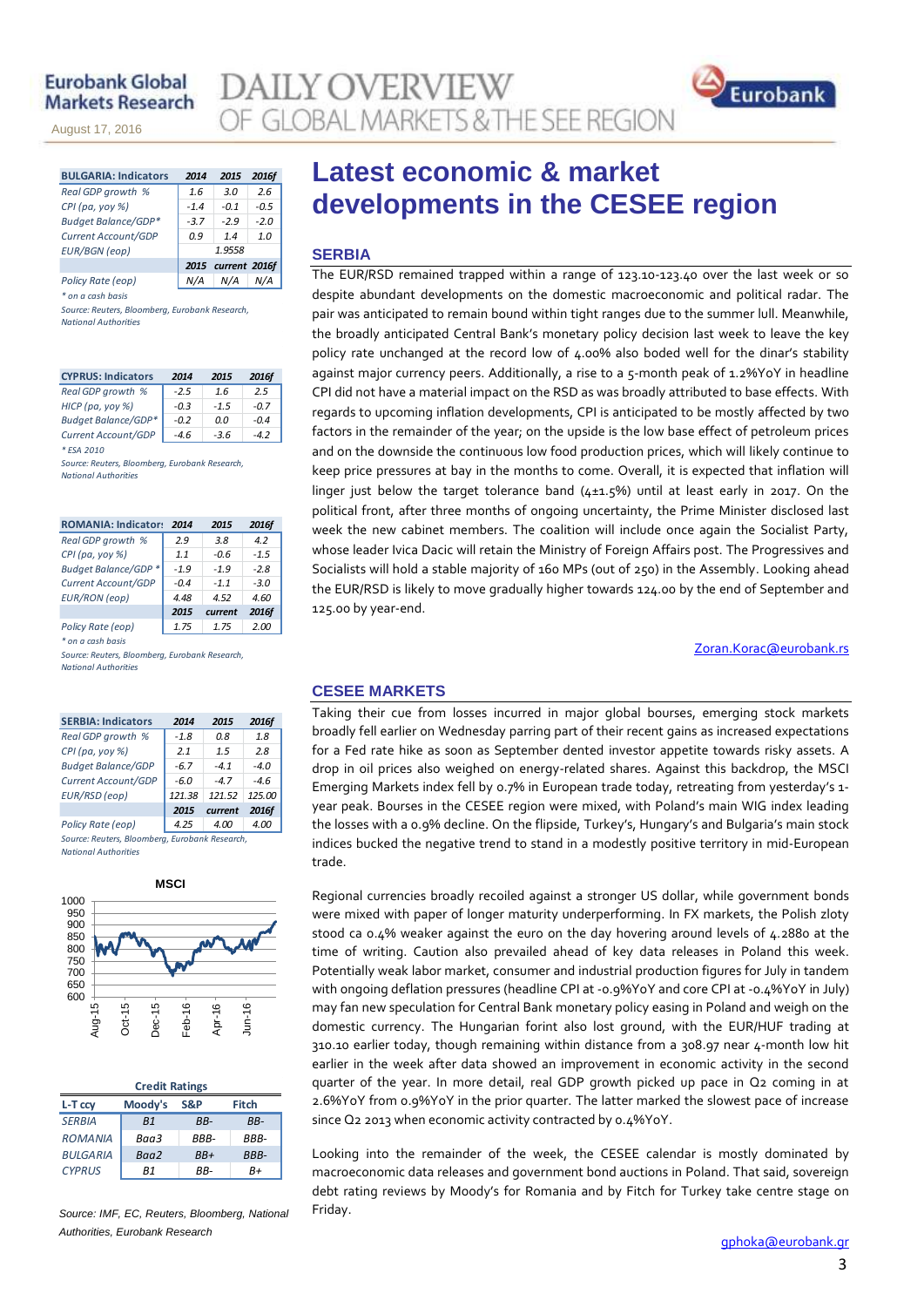## **Eurobank Global Markets Research**

August 17, 2016

**DAILY OVERVIEW**<br>OF GLOBAL MARKETS & THE SEE REGION



November 14, 2013

| <b>GLOBAL MARKETS</b> |  |                                     |                |        |      |             |               |         |                         |                     |                    |      |      |             |
|-----------------------|--|-------------------------------------|----------------|--------|------|-------------|---------------|---------|-------------------------|---------------------|--------------------|------|------|-------------|
|                       |  |                                     | <b>FOREX</b>   |        |      |             |               |         |                         |                     | <b>Commodities</b> |      |      |             |
| Last                  |  | <b>AYTD</b>                         |                | Last   | ΔD   | <b>AYTD</b> | (yields)      | Last    | <b>ADbps</b>            | $\triangle YTD$ bps |                    | Last | ΔD   | <b>AYTD</b> |
| 2184.62               |  | 6.9%                                | <b>EUR/USD</b> | 1.1262 | 0.7% | 3.7%        | $UST - 10vr$  | 1.56    |                         | $-71$               | GOLD               | 1343 | 0.3% | 26.5%       |
| 16596.51              |  | $-12.8%$                            | GBP/USD        | 1.2968 | 0.7% | $-12.0%$    | Bund-10vr     | $-0.07$ |                         | $-69$               | <b>BRENT CRUDE</b> | 48   | 0.0% | 29.6%       |
| 344.01                |  | $-6.0%$                             | USD/JPY        | 100.28 | 1.0% | 19.7%       | $JGB - 10$ vr | $-0.09$ |                         | $-35$               | <b>LMEX</b>        | 2407 | 0.7% | 9.2%        |
|                       |  | ΔD<br>$-0.3%$<br>$-1.6%$<br>$-0.6%$ |                |        |      |             |               |         | <b>Government Bonds</b> |                     | 0                  |      |      |             |

#### **CESEE MARKETS**

| <b>SERBIA</b><br><b>ROMANIA</b>                |                      |                    |                 |                     |                  | <b>BULGARIA</b>       |                 |                     |                    |                    |                 |
|------------------------------------------------|----------------------|--------------------|-----------------|---------------------|------------------|-----------------------|-----------------|---------------------|--------------------|--------------------|-----------------|
| <b>Money Market</b>                            |                      |                    |                 | <b>Money Market</b> |                  |                       |                 | <b>Money Market</b> |                    |                    |                 |
| <b>BELIBOR</b>                                 | Last                 | <b>ADbps</b>       | <b>∆YTD bps</b> | <b>ROBOR</b>        | Last             | <b>ADbps</b>          | ∆YTD bps        | <b>SOFIBOR</b>      | Last               | <b>ADbps</b>       | <b>∆YTD bps</b> |
| T/N                                            | 302                  | 0                  | $-1$            | O/N                 | 0.51             | #VALUE!               | $-2$            | <b>LEONIA</b>       | $-0.05$            | 0                  | -6              |
| 1-week                                         | 3.17                 | $\mathbf{1}$       | $-2$            | 1-month             | 0.58             | #VALUE!               | $-11$           | 1-month             | $-0.15$            | 0                  | $-31$           |
| 1-month                                        | 3.30                 | $-1$               | $-21$           | 3-month             | 0.78             | #VALUE!               | $-24$           | 3-month             | $-0.03$            | $\mathbf{1}$       | $-29$           |
| 3-month                                        | 3.57                 | $\pmb{\mathit{O}}$ | $-26$           | 6-month             | 1.02             | #VALUE!               | $-32$           | 6-month             | 0.12               | 0                  | $-41$           |
| 6-month                                        | 3.78                 | $\mathbf{1}$       | $-25$           | 12-month            | 1.18             | #VALUE!               | $-34$           | 12-month            | 0.45               | 0                  | $-52$           |
| <b>RO Local Bonds</b><br><b>RS Local Bonds</b> |                      |                    |                 |                     |                  | <b>BG Local Bonds</b> |                 |                     |                    |                    |                 |
|                                                | Last                 | <b>ADbps</b>       | ∆YTD bps        |                     | Last             | <b>ADbps</b>          | ∆YTD bps        | (yields)            | Last               | <b>ADbps</b>       | <b>∆YTD bps</b> |
| 3Y RSD                                         | 2.95                 | XS                 | $-54$           | 3Y RON              | 1.48             | $-2$                  | $-45$           | 3Y BGN              | 0.29               | 0                  | $-31$           |
| 5Y RSD                                         | 4.60                 | $\boldsymbol{0}$   | $-52$           | 5Y RON              | 2.13             | $-3$                  | $-67$           | 5Y BGN              | 0.84               | $-3$               | $-43$           |
| 7Y RSD                                         | 5.50                 | $-1$               | $-220$          | 10Y RON             | 2.86             | $-1$                  | $-92$           | 10Y BGN             | 2.12               | 0                  | $-54$           |
| <b>RS Eurobonds</b>                            |                      |                    |                 | <b>RO Eurobonds</b> |                  |                       |                 | <b>BG Eurobonds</b> |                    |                    |                 |
|                                                | Last                 | <b>ADbps</b>       | <b>AYTD bps</b> |                     | Last             | <b>ADbps</b>          | <b>AYTD bps</b> |                     | Last               | <b>ADbps</b>       | <b>AYTD bps</b> |
| USD Nov-17                                     | 2.37                 | 0                  | $-79$           | <b>EUR Oct-25</b>   | 1.83             | #N/A N/A              | $-73$           | EUR Jul-17          | $-0.12$            | 10                 | $-19$           |
| USD Nov-24                                     | 6.37                 | 3                  | $-5$            | USD Jan-24          | 2.76             | $-5$                  | $-103$          | <b>EUR Sep-24</b>   | 1.68               | 194                | $-74$           |
| <b>CDS</b>                                     |                      |                    |                 | <b>CDS</b>          |                  |                       |                 | <b>CDS</b>          |                    |                    |                 |
|                                                | Last                 | <b>ADbps</b>       | <b>AYTD bps</b> |                     | Last             | <b>ADbps</b>          | <b>AYTD bps</b> |                     | Last               | <b>ADbps</b>       | <b>AYTD bps</b> |
| 5-year                                         | 231                  | 0                  | $-44$           | 5-year              | 112              | 2                     | $-21$           | 5-year              | 145                | 0                  | $-27$           |
| 10-year                                        | 280                  | 0                  | $-60$           | $10$ -year          | 156              | $\overline{2}$        | $-16$           | $10$ -year          | 191                | 0                  | $-25$           |
| <b>STOCKS</b>                                  |                      |                    |                 | <b>STOCKS</b>       |                  |                       |                 | <b>STOCKS</b>       |                    |                    |                 |
|                                                | Last                 | AD                 | <b>AYTD</b>     |                     | Last             | ΔD                    | <b>AYTD</b>     |                     | Last               | ΔD                 | <b>AYTD</b>     |
| BELEX15                                        | 621.1                | $-1.55%$           | $-3.57%$        | BET                 | 6860.3           | 1.05%                 | $-2.06%$        | <b>SOFIX</b>        | 463.6              | 0.38%              | 0.58%           |
| <b>FOREX</b>                                   |                      |                    |                 | <b>FOREX</b>        |                  |                       |                 | <b>FOREX</b>        |                    |                    |                 |
|                                                | Last                 | AD                 | <b>AYTD</b>     |                     | Last             | ΔD                    | <b>AYTD</b>     |                     | Last               | ΔD                 | <b>AYTD</b>     |
| <b>EUR/RSD</b>                                 | 123.20               | 0.01%              | $-1.31%$        | <b>EUR/RON</b>      | 4.4585           | 0.04%                 | 1.24%           | USD/BGN             | 1.7365             | 0.71%              | 3.67%           |
|                                                | <b>BELEX15 Index</b> |                    |                 | 7500                |                  | <b>BET Index</b>      |                 | 600                 | <b>SOFIX Index</b> |                    |                 |
| 700                                            |                      |                    |                 |                     |                  |                       |                 |                     |                    |                    |                 |
| 650                                            |                      |                    |                 | 7000                |                  |                       |                 | 550                 |                    |                    |                 |
| 600                                            |                      |                    |                 |                     |                  |                       |                 | 500                 |                    |                    |                 |
| 550                                            |                      |                    |                 | 6500                |                  |                       |                 | 450                 |                    |                    |                 |
| 500                                            |                      |                    |                 | 6000                |                  |                       |                 | 400                 |                    |                    |                 |
| Aug-15                                         |                      |                    | May-16          | Aug-15              | Dec-15<br>Oct-15 | Feb-16<br>Apr-16      | $J$ un-16       | Aug-15              | Oct-15<br>Dec-15   | Apr-16<br>Feb-16   | $J$ un-16       |
|                                                | Nov-15               | Feb-16             |                 |                     |                  |                       |                 |                     |                    |                    |                 |
|                                                |                      |                    |                 |                     |                  |                       |                 |                     |                    |                    |                 |
|                                                | <b>EUR/RSD</b>       |                    |                 | <b>EUR/RON</b>      |                  |                       | <b>USD/BGN</b>  |                     |                    |                    |                 |
| 126                                            |                      |                    |                 | 4.60                |                  |                       |                 | 1.90                |                    |                    |                 |
| 124                                            |                      |                    |                 | 4.55                |                  |                       |                 | 1.80                |                    |                    |                 |
|                                                |                      |                    |                 | 4.50                |                  |                       |                 |                     |                    |                    |                 |
| 122                                            |                      |                    |                 | 4.45                |                  |                       |                 | 1.70                |                    |                    |                 |
| 120                                            |                      |                    |                 | 4.40                |                  |                       |                 | 1.60                |                    |                    |                 |
|                                                |                      |                    |                 | 4.35                |                  |                       |                 | 1.50                |                    |                    |                 |
| 118                                            |                      |                    |                 | Aug-15              | Nov-15           | Feb-16                | $May-16$        | Aug-15 $+$          |                    |                    |                 |
| Aug-15                                         | Nov-15               | Feb-16             | $May-16$        |                     |                  |                       |                 |                     | Nov-15             | Feb-16<br>$May-16$ |                 |
|                                                |                      |                    |                 |                     |                  |                       |                 |                     |                    |                    |                 |

*Source: Reuters, Bloomberg, Eurobank Economic Analysis and Financial Markets Research Data updated as of 16:45 EEST of previous session*